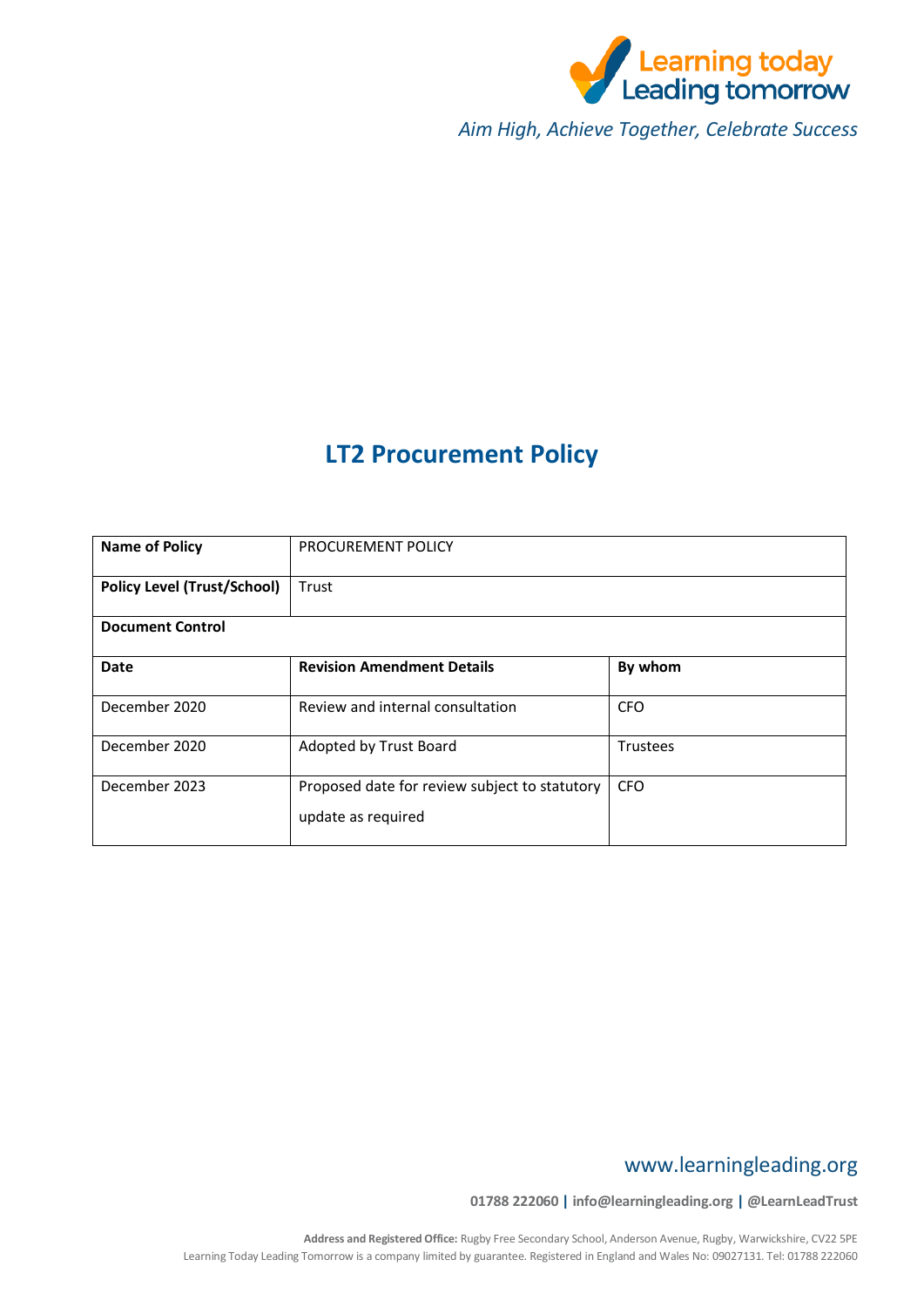

## **Table of Contents**

| Vision 4 |  |
|----------|--|
|          |  |
| Values 4 |  |
|          |  |
|          |  |
| 1.       |  |
| 1.1      |  |
| 1.2      |  |
| 1.3      |  |
| 1.4      |  |
| 1.5      |  |
| 1.6      |  |
| 1.7      |  |
| 1.8      |  |
| 1.9      |  |
| 1.10     |  |
| 2.       |  |
| 3.       |  |
|          |  |
| 4.       |  |
| 4.1      |  |
| 4.2      |  |
| 4.3      |  |
| 4.4      |  |
| 4.5      |  |
|          |  |
|          |  |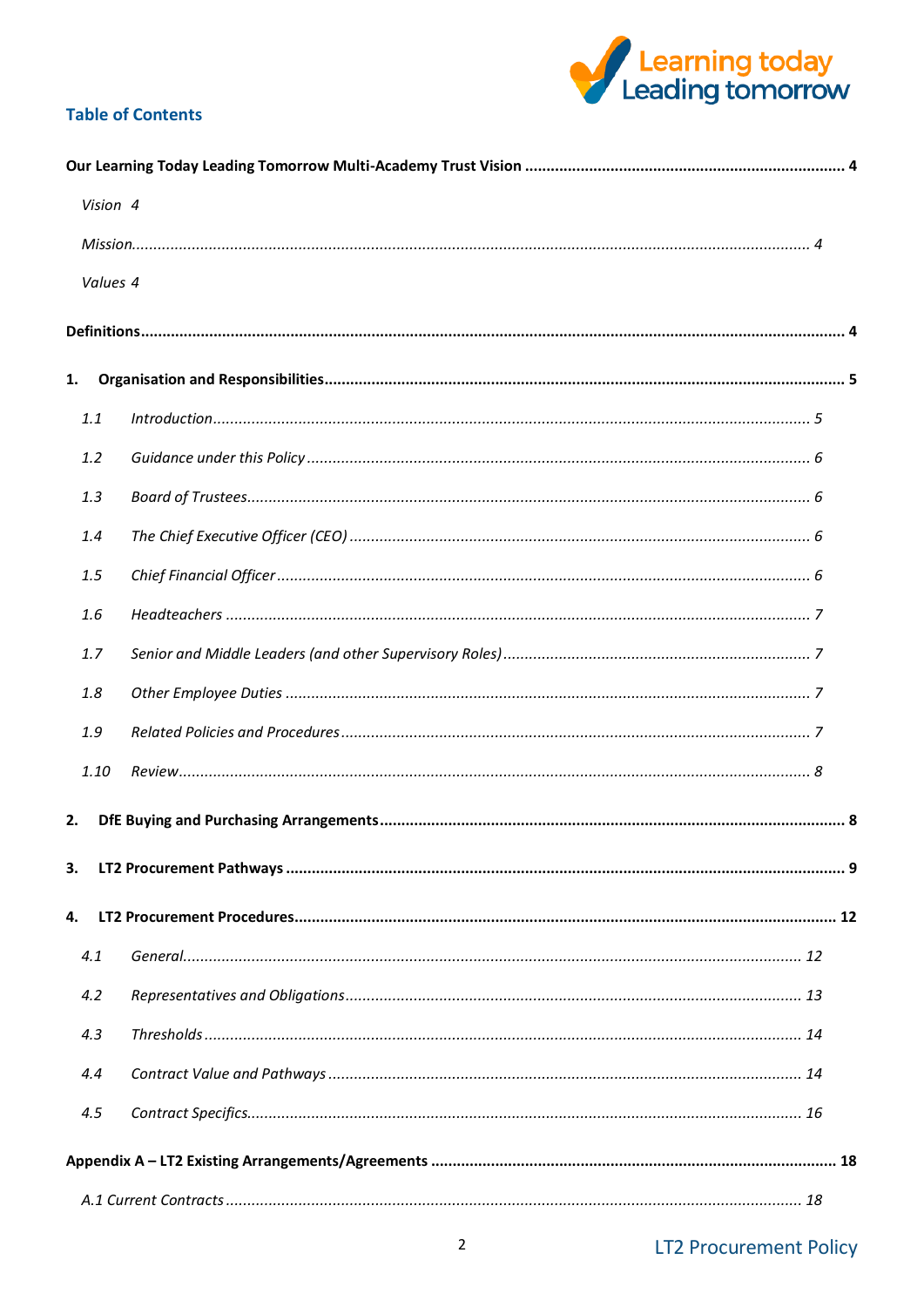

LT2 Procurement Policy 3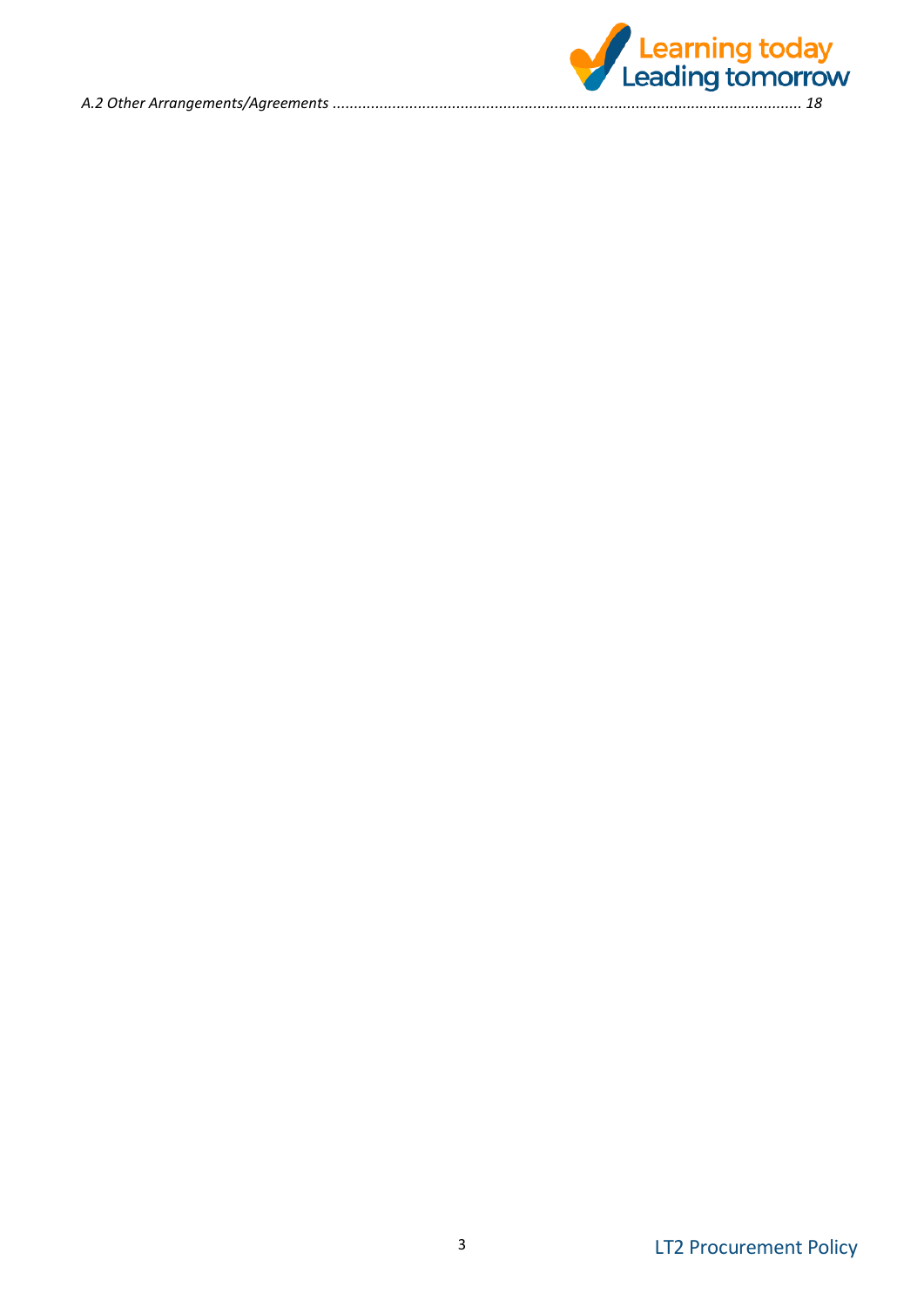

#### <span id="page-3-0"></span>**Our Learning Today Leading Tomorrow Multi-Academy Trust Vision**

#### <span id="page-3-1"></span>Vision

Vision is to build a group of outstanding schools across phases, including specialist provision, to become (a mid-size) trust that provides vibrant and inclusive learning environments in which every member of the learning community is passionate about learning. The trust is led by a CEO who works closely with Headteachers who lead the two schools supported by a central team to support finance, HR, estates and governance.

#### <span id="page-3-2"></span>Mission

LT2 Trust and schools will have a relentless focus on high achievement, supported by robust organisational structures and governance. We aim to give children and young people in our care the knowledge, skills and experiences to expand their minds and world view to enable them to develop a naturally inquisitive approach to learning and life, fit for an everchanging world.

Ultimately, we will educate and support all children attending LT2 schools to grow into capable and contributing citizens who have developed the personal attributes and characteristics that will enable them to become considerate, self-reliant and confident young people who are ready for the next stage of their lives.

#### <span id="page-3-3"></span>Values

The trust values underpin the mission and provide the basis on which LT2 schools can articulate the key behavioural characteristics that promote a positive philosophy. Our six values are unseen drivers of our behaviour as experienced by others and are designed to create a shared organisational culture:

- **Kindness –** The quality of friendliness, generosity, and consideration
- **Collaboration** The belief that working and learning with others will lead to greater success
- **Curiosity –** A strong desire to know and to learn
- **Resilience** The ability to recover quickly and learn from the difficulties we face
- **Respect** To appreciate the importance of understanding and admiration for others and self, honesty
- **Endeavour** The belief that hard work is needed to achieve something of which we can be proud

#### <span id="page-3-4"></span>**Definitions**

- Where the word 'trust' is used in this document it refers to The Learning Today Leading Tomorrow Trust.
- Where the words 'trust board' are used it refers to the LT2 Board of Trustees who set the vision for the trust and hold the executive leadership team to account for delivering the trust's strategic plan.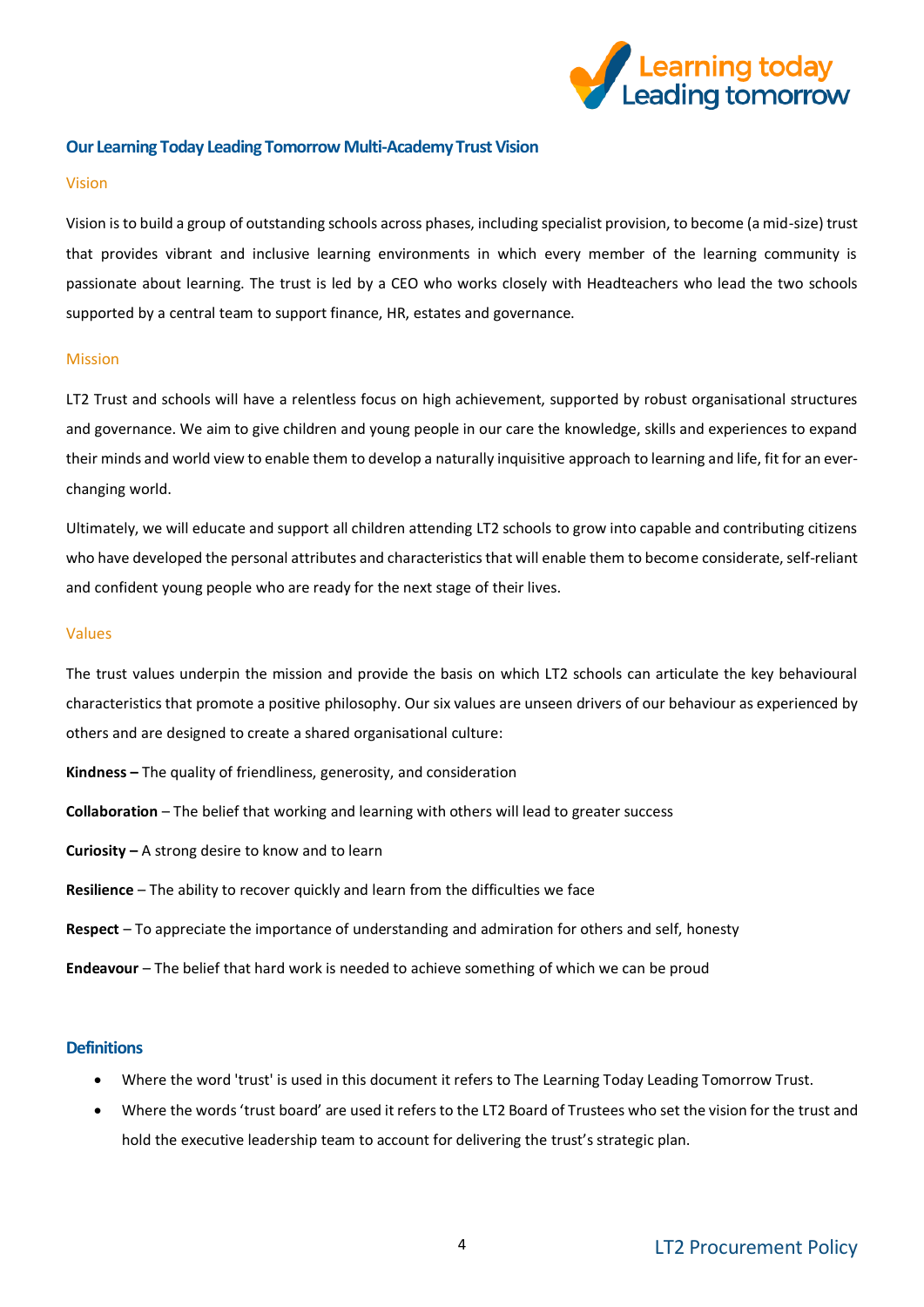

## <span id="page-4-0"></span>**1. Organisation and Responsibilities**

#### <span id="page-4-1"></span>1.1 Introduction

Each year Learning Today Leading Tomorrow (LT2), through its schools, is likely to spend £millions on procuring works, goods and services to support our educational activities and outcomes for our children and young people.

Although the most effective way of ensuring fair, transparent procurement competitions and value for money is by inviting competitive bids (competitive tendering), the trust recognises that it is not practicable to undertake a competitive tender every time goods, services or works are required.

As a consequence, this Procurement Policy prescribes a number of routes to market - such as direct quotations, procurement portals/hubs, government frameworks, and trust-level arrangements, which have (or will be) procured in a manner consistent with the principles of fair competition and competitive tendering.

#### Procurement Routes

- Delegated financial authority
- Regional portals / procurement hubs (e.g. CHEST, NEPO) ("PSBO's")
- Local government frameworks (for commissioning contracting bodies)
- Central government frameworks (for public sector bodies and agencies)
- Departmental frameworks
- OJEU (Open, Restricted, Negotiated, Competitive Dialogue)
- Collaboration (hard or soft federations/agreements & professional bodies)

Regardless of what we procure or how we go about procuring it, we are governed as with all publically funded entities – by the overarching requirements of The Public Contracts Regulations 2015 (and as amended from time to time). These Regulations define how the procurement of goods and services should be undertaken and are typically dependent upon the estimated full-life value of the contract. This is a critical point underpinning this Procurement Policy. In assessing the relevant financial thresholds and associated procurement routes we need to consider the total anticipated contract value over the full potential lifetime and not just the initial value at the outset or for "Year 1".

The total contract value is only one of the factors which influences the way we procure goods and services and how we determine the relevant procurement route/ methodology. Other factors include the complexity of requirements, the potential duration of a contract, and how we might want to evaluate elements such as value for money and supplier performance.

#### Procurement Factors

- Contract value (over full-term including extensions)
- Scope of services
- Duration of contract (including extensions)
- Complexity of requirements
- Evaluation criteria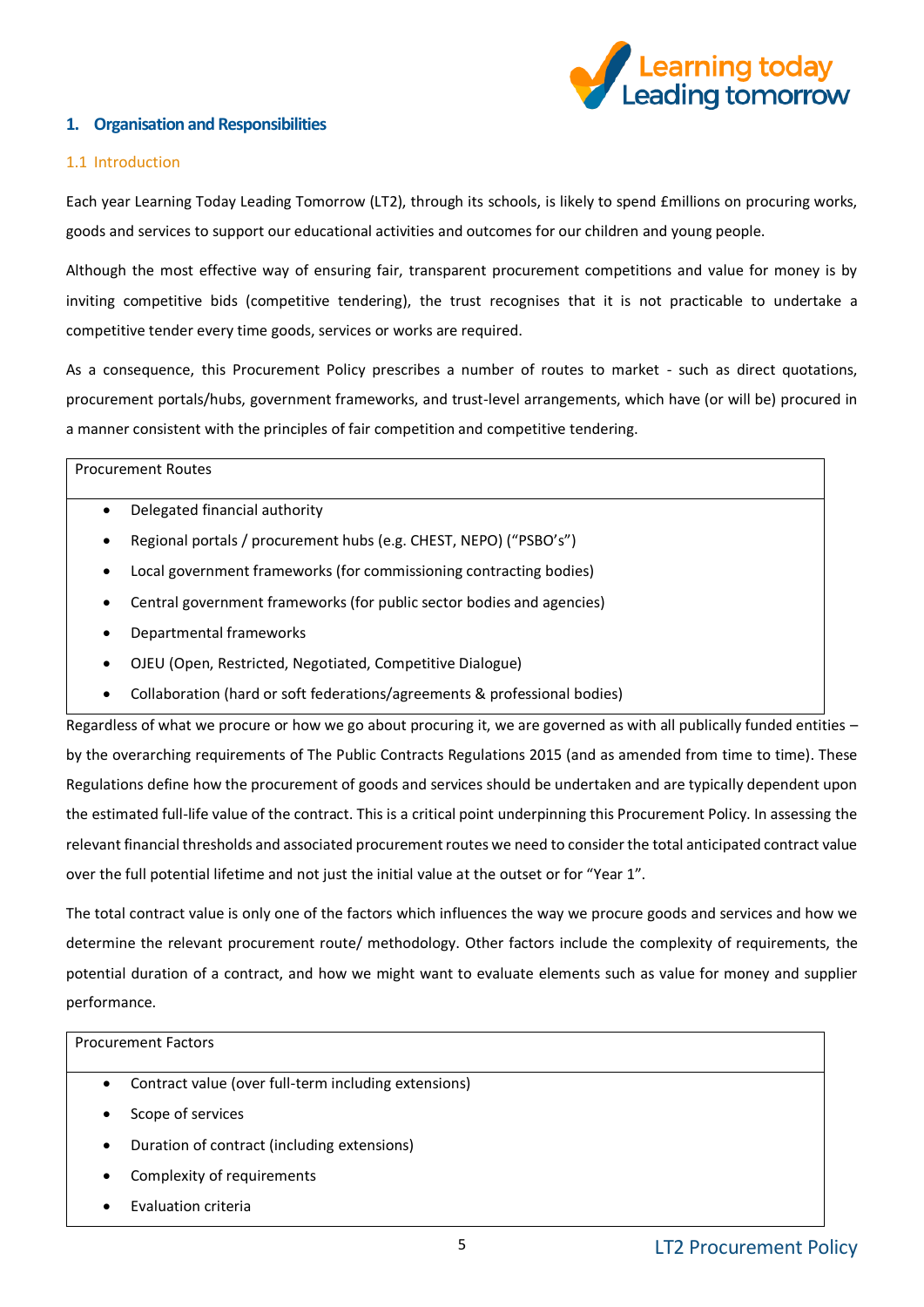

- Market place / vendor interest
- Timing

Whilst the adoption of public procurement rules might sometimes appear daunting in the detail, these rules - and therefore our policies - are based upon certain key principles set out in the relevant EU Directives and UK Regulations:

- **Openness & transparency** allowing potential tenderers/providers to understand what we are going to and how we are going to do it
- **Objectivity & equal treatment** allowing tenderers a fair and equal chance of winning a particular contract
- **Consistency**  ensuring that we actually do we what say we are going to do in all aspects of procurement

Where we receive public funds, we operate under the full and proper procedures set out in the regulations, and even where our funding might not come from public bodies, we have elected to still act under the regulations to ensure we fully meet these principles.

## <span id="page-5-0"></span>1.2 Guidance under this Policy

The Chief Financial Officer (CFO) is responsible for providing advice and guidance under this policy and reviewing and updating the policy as required.

## <span id="page-5-1"></span>1.3 Board of Trustees

**The LT2 Board of Trustees, as a corporate body, has the responsibility to set the strategic direction and objectives of all matters across the trust.**

The board of trustees is responsible for ensuring that high standards of corporate governance are maintained

The chair of the trust is responsible for managing the CEO, trustees and governors under this policy.

## <span id="page-5-2"></span>1.4 The Chief Executive Officer (CEO)

The Chief Executive (CEO) of Learning Today Leading Tomorrow as Accounting Officer has overall responsibility for ensuring that all procurement is undertaken within the law and associated regulations and in accordance with the Academies Financial Handbook.

The CEO:

- Takes overall responsibility for the implementation of policies and procedures
- Must provide reports as appropriate to trustees in relation to this policy
- Ensure that sufficient resources are allocated and authorised within the organisations budget to meet statutory procedures and standards across the trust
- Is responsible for managing the Headteachers and centrally appointed staff under this policy

## <span id="page-5-3"></span>1.5 Chief Financial Officer

The Chief Financial Officer (CFO) is responsible for overseeing and monitoring all procurement in the trust and Quality Assuring the relevant processes adopted.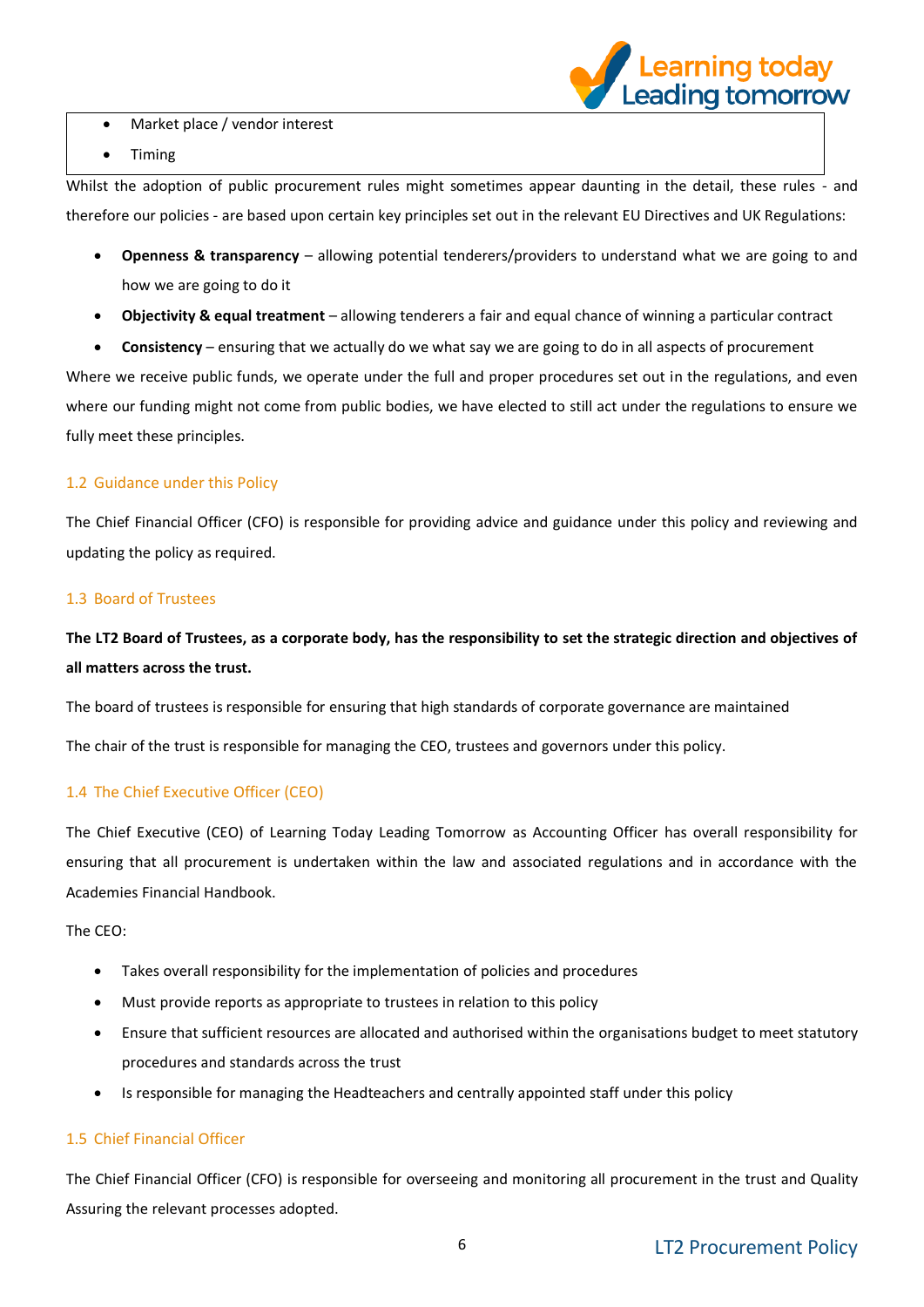

#### <span id="page-6-0"></span>1.6 Headteachers

Headteachers of LT2 schools are responsible for:

- The implementation of and compliance with this policy within their school ensuring competence in those staff who are responsible for and involved in the operation of this policy and associated guidance
- Identifying training needs
- Communicating this policy to all relevant people within the school
- Managing school-based teaching and associate staff under this policy

## <span id="page-6-1"></span>1.7 Senior and Middle Leaders (and other Supervisory Roles)

Although the Headteacher is responsible overall for the implementation of this policy in their school, managers have some specific responsibilities:

- Applying this policy within their own department and area of work
- Resolving any issues members of staff refer to them, informing the Headteacher of any issues to which they cannot achieve a satisfactory solution with the resources available to them
- Where required, conduct formal meetings, undertake relevant training in relation to this policy and ensure effective and competent operation of this policy

## <span id="page-6-2"></span>1.8 Other Employee Duties

All employees have a responsibility to:

- Comply with this policy and to co-operate with the schools' leadership and management on all matters relating to it
- Undertake any training recommended by their line manager

All staff responsible for assessing, securing or awarding contracts play a key role in helping the trust achieve its strategic objectives, comply with funding requirements and regulations laid down by the ESFA, ensure we achieve value for money, and that our suppliers/contractors deliver relevant, timely, and competitive goods or services.

All of our staff involved in the purchasing of goods & services will be encouraged to regularly access the training available through the [DfE website](https://www.gov.uk/guidance/buying-for-schools) (under Procurement Training for Schools) – either as an introduction for those new to public procurement or as a refresher for our more experienced buyers available.

All staff involved in the purchasing of goods and services will be required to complete the Register of Interests annually to ensure no conflict of interest in purchasing decisions.

## <span id="page-6-3"></span>1.9 Related Policies and Procedures

- LT2 Finance Policy
- LT2 Procurement Overview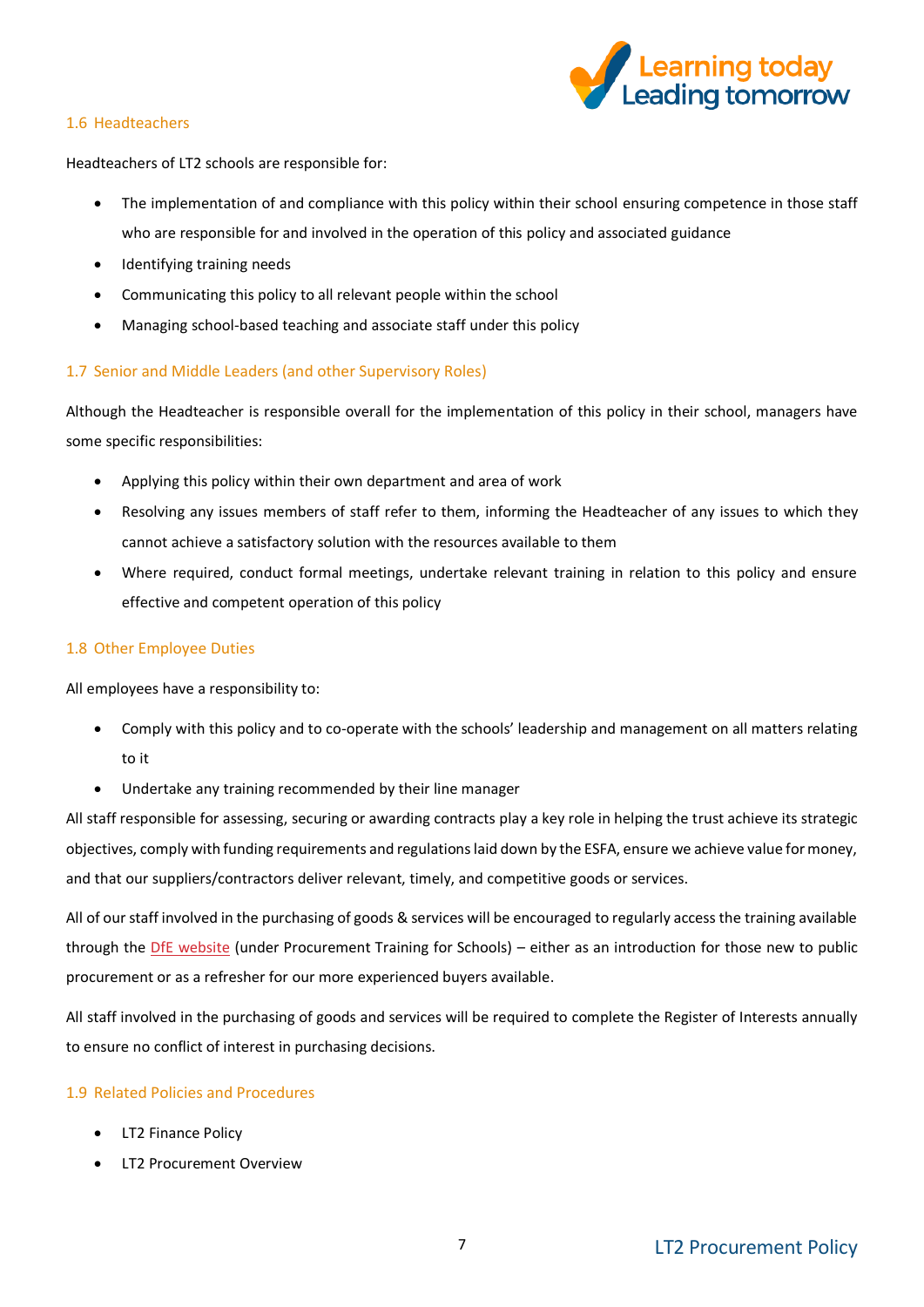

#### <span id="page-7-0"></span>1.10 Review

This policy will be reviewed every two years subject to statutory updates.

These procedures have been agreed by the board of trustees, who will approve them whenever reviewed.

#### <span id="page-7-1"></span>**2. DfE Buying and Purchasing Arrangements**

The following organisations are those with whom we will, where appropriate and as a priority, engage when seeking the most appropriate existing arrangement where the scope of goods/services, the nature of contract requirements, and the lead time to procure are wholly aligned to the purchasing needs of either the trust or its schools:

- **Crown Commercial Service (CCS)** provides integrated commercial and procurement service for the UK public sector including education, and covering a range of areas such as ICT, energy, travel, fleet, office solutions, property solutions and professional services and is responsible for the legal framework governing public procurement
- **Buying for Schools**  a comprehensive tool especially for schools/trusts which gives guidance, proformas and a list of Deals for Schools and Frameworks for schools to use. This should be the first port of call in procurement decisions and will give advice on when to buy from a deal or framework and when to get bids or quotes. This is regularly updated with latest deals. Deals currently exist for:
	- Audit Services
	- Books and Materials
	- Energy and Utilities
	- Facilities Management and Estates
	- ICT
	- Insurance and Risk Protection
	- Leasing Services
	- Legal Services
	- Office Supplies
	- Printer, Copiers and Multi-Functional Devices (MFD)
	- Professional Services
	- Recruitment
- **Brokers** these are being increasingly used by trusts to run procurement processes as they remove the administration required from the school/trust and are commonly used for energy, insurance and catering. The broker will assess the current usage in school, put the tender together, assess the tenders received and comply with any OJEU requirements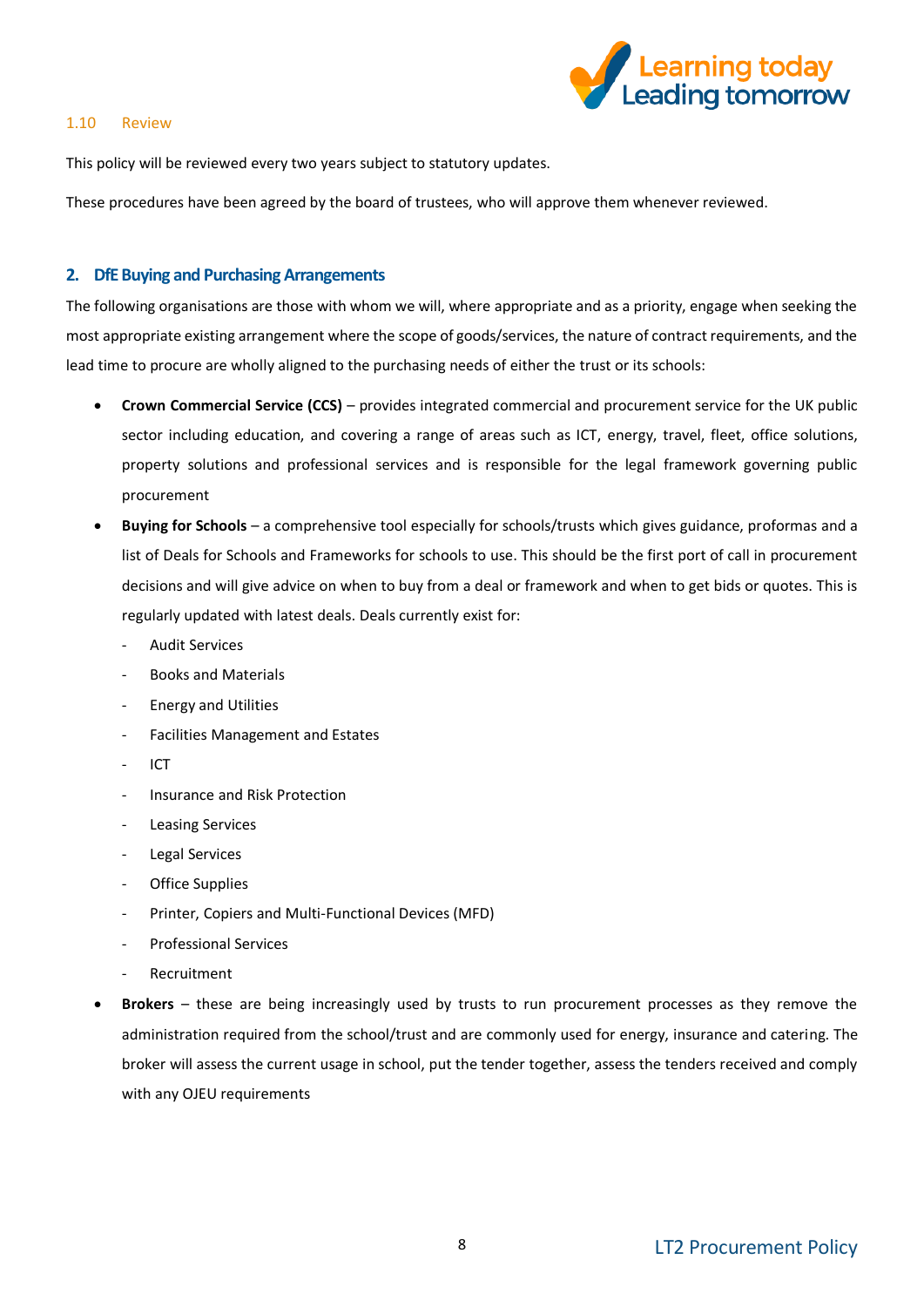

## <span id="page-8-0"></span>**3. LT2 Procurement Pathways**

To underpin this Procurement Policy, we have defined a number of procurement 'pathways' which all our staff responsible for purchasing goods and/or services must adhere to – whether at the trust (corporate) level or within our individual schools.

These Pathways follow best practice and have been developed to provide a framework to assist our staff to procure works, services and supplies contracts.

Pathways cover contracts of both capital and revenue expenditure which might range from large-scale capital schemes to the supply of one-off goods and services.

Regardless of pathway followed, all evidence to show that the procurement process has been followed must be retained (including copies of quotes received) for audit purposes.

The following table sets out the relevant financial thresholds and associated Pathways which must be adhered to: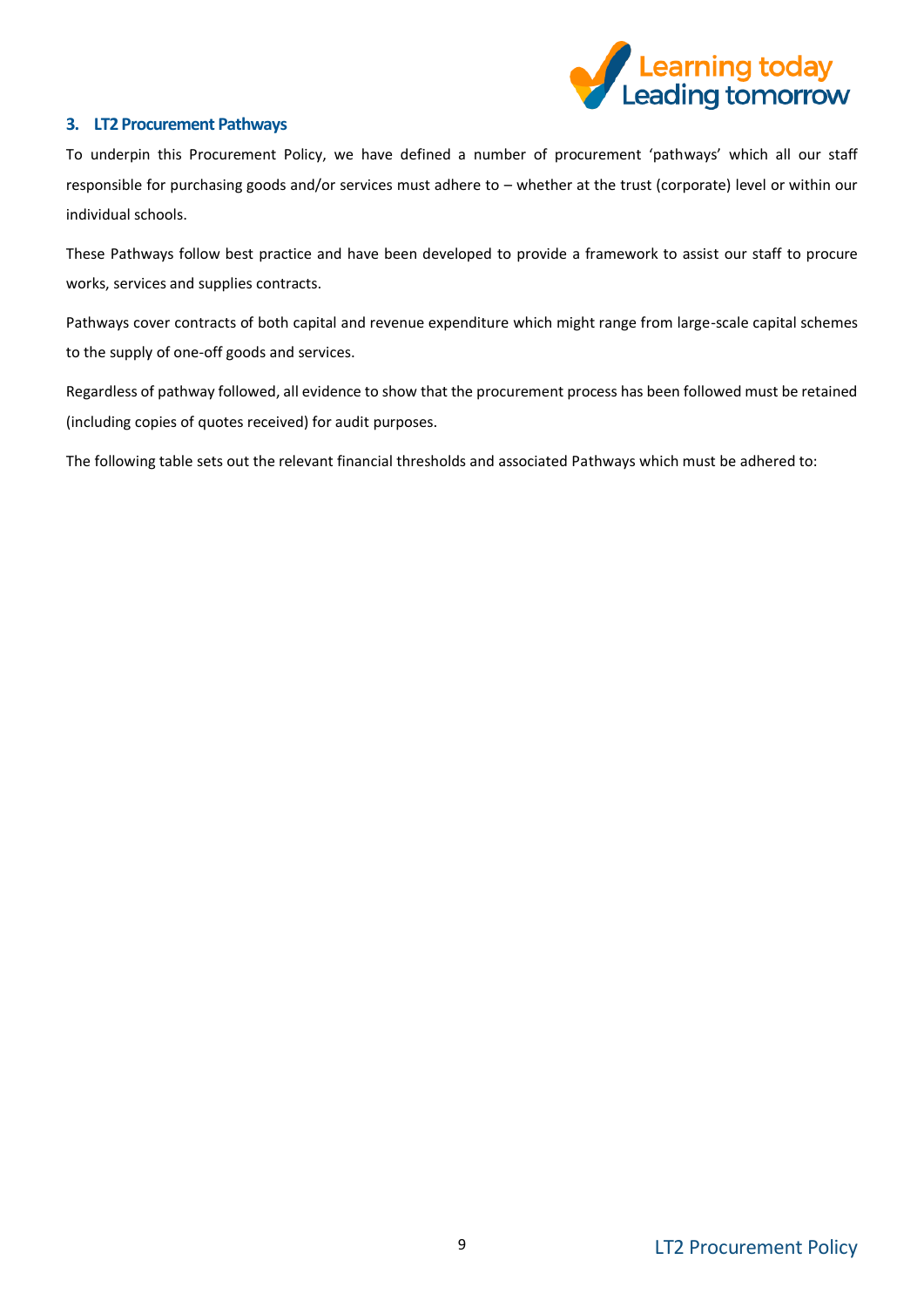

| Table 1: LT2 Procurement    | <b>TOTAL</b><br>Anticipated | SCOPE/MIX<br>Anticipated<br>of       | Procurement PATHWAY (in order of preference)                                      |
|-----------------------------|-----------------------------|--------------------------------------|-----------------------------------------------------------------------------------|
| Pathways                    | <b>Contract Value</b>       | Requirement(s)                       |                                                                                   |
| Threshold 1                 | Up to £1000                 |                                      | Existing trust agreement/ purchasing arrangements where available (see<br>1.      |
|                             |                             |                                      | Appendix A)                                                                       |
|                             |                             |                                      | 2. Instead of three quotes, a short rationale is required for the spending        |
| Threshold 2                 | £1000<br>Between<br>and     | commodity,<br>low<br>volume,<br>e.g. | Existing trust agreement/ purchasing arrangements where available (see<br>1.      |
|                             | £10,000                     | noncomplex goods/services            | Appendix A)                                                                       |
|                             |                             |                                      | Obtain three written quotations (or must still demonstrate VfM through<br>2.      |
|                             |                             |                                      | benchmarking)                                                                     |
|                             |                             |                                      | CFO or HT must report any purchase between £5,000- £10,000 to the CEO<br>3.       |
| Threshold 3: CEO Approval   | £10,000<br>Between<br>and   | e.g. commodity, medium volume,       | Existing trust agreement/ purchasing arrangements where available (see<br>1.      |
|                             | £40,000                     | non-complex goods/services           | Appendix A)                                                                       |
|                             |                             |                                      | Relevant DfE Framework where scope & duration of goods/services matches a         |
|                             |                             |                                      | single framework catalogue & with Trust approval (see DfE Buying for Schools)     |
|                             |                             |                                      | Obtain at least three written competitive quotations (one of which may be a<br>3. |
|                             |                             |                                      | costed proposal for in-house provision)                                           |
|                             |                             |                                      | 4. Can run a competitive tendering process if required especially if broker used  |
| Threshold 4: Trust Approval | Between £40,000<br>and      | localised/bespoke,<br>high<br>e.g.   | 1. Existing trust agreement/ purchasing arrangements where available (see         |
|                             | prevailing EU threshold     | volume,<br>complex<br>more           | Appendix A)                                                                       |
|                             |                             | goods/services                       | Relevant DfE Framework where scope & duration of goods/services matches a<br>2.   |
|                             |                             |                                      | single framework catalogue (see DfE Buying for Schools for latest deals)          |
|                             |                             |                                      | Competitive tendering process with at least 3 tenderers via appropriate<br>3.     |
|                             |                             |                                      | advertisement (regional/local portals/hubs etc)                                   |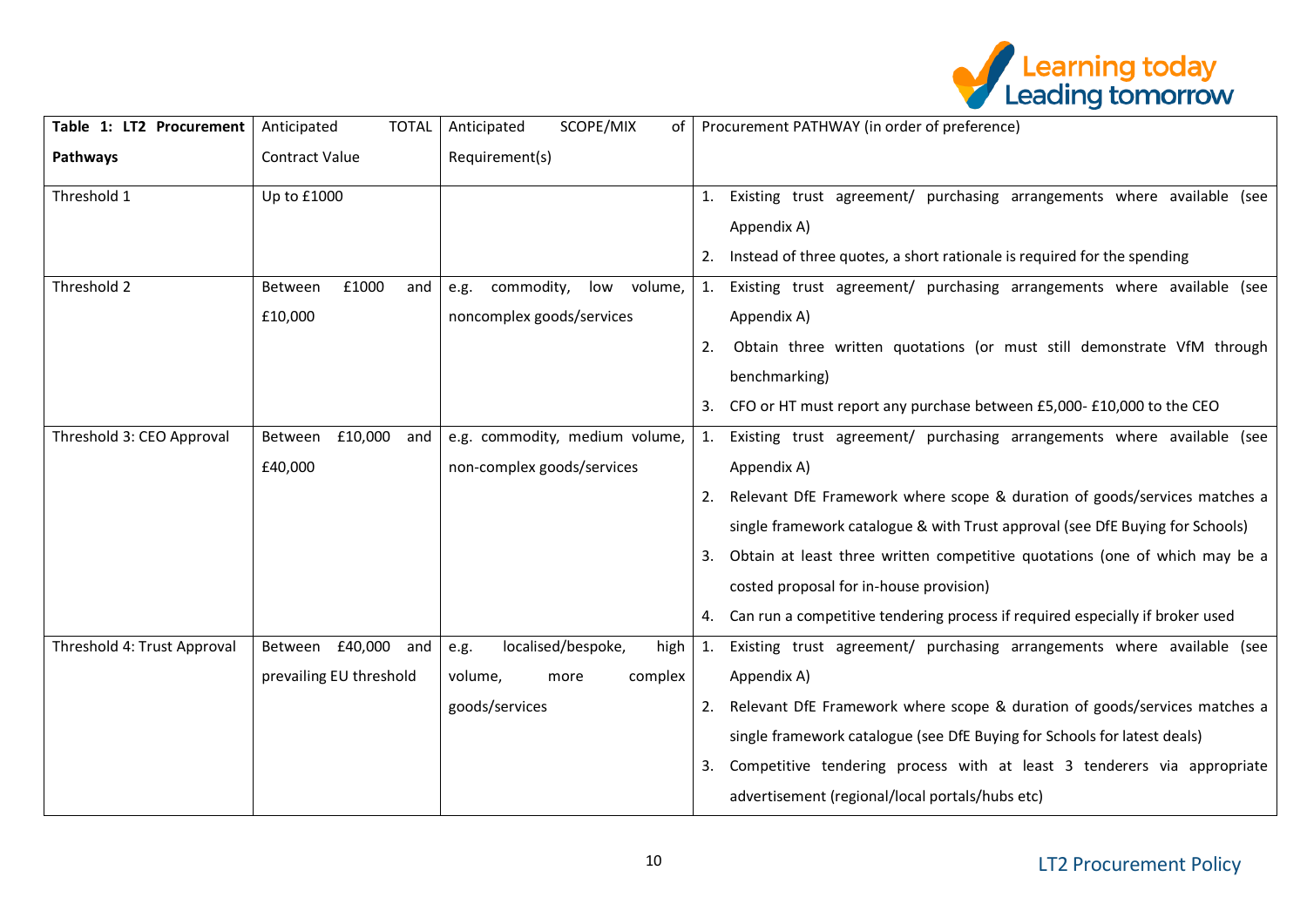

| Threshold 5: Trust Approval |               | Equal to or greater than   e.g. complex/broad mix, high value, | Relevant OJEU tendering process managed via the trust |
|-----------------------------|---------------|----------------------------------------------------------------|-------------------------------------------------------|
|                             |               | prevailing EU threshold   nonstandard, performance related     |                                                       |
|                             | (see Table 2) |                                                                |                                                       |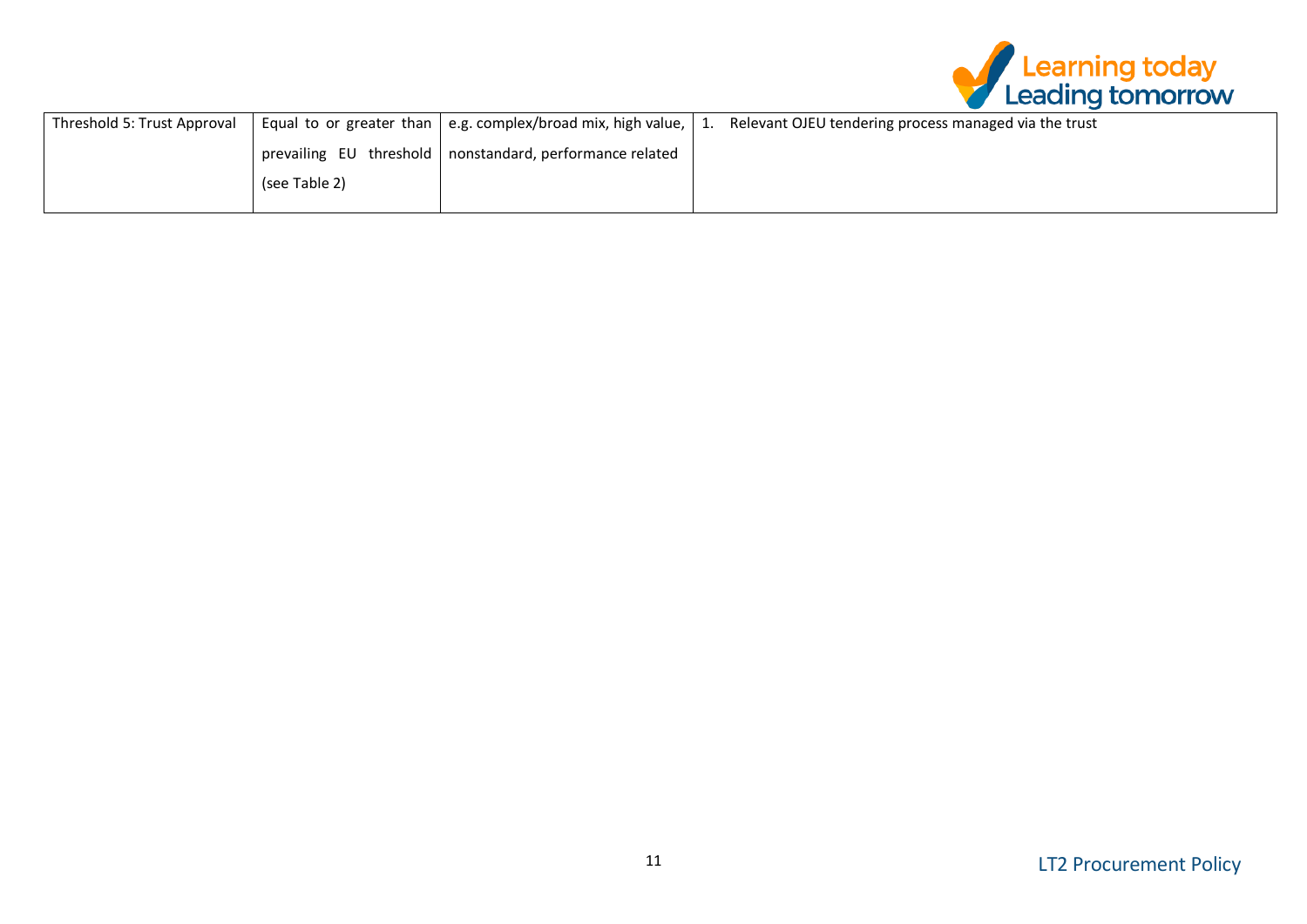

These Pathways have also been designed to both inform and guide our procurement practices and will also incorporate elements to reflect our approach to supporting our local communities, partnering, the environment, etc. and any targets we might set out for improving our procurement function. The trust will review the Pathways and the Procurement Policy annually through the LT2 Audit and Risk Committee.

The relevant and appropriate Pathway will, in the first instance, be determined by the level of spend associated with the total anticipated contact value, and then seek to leverage any existing agreements or arrangements which the trust has established for, and on behalf, of our schools.

It is important to note that where the trust has an existing supplier agreement and/or purchasing arrangement in place which the trust has entered into on behalf of its schools, this must be investigated as the preferred procurement Pathway. A list of existing and planned arrangements available through the trust has been included within Appendix A of this Policy document.

In order to present a robust Procurement Policy and comply with ESFA/DfE Funding requirements, the trust and its schools are considered to be "Public Sector Contracting Authorities" under the UK Public Sector Contract Regulations (2015) which govern the adoption and adherence to procurement requirements at EU thresholds.

| The current EU Thresholds applicable to the trust and our educational establishments as of 1st Jan 2018 are as follows: |  |
|-------------------------------------------------------------------------------------------------------------------------|--|
|-------------------------------------------------------------------------------------------------------------------------|--|

| <b>Table</b>     | 2:       | EU | &<br><b>Supplies</b> |           | Subsidised                      | Works      | (including)         | Light           | Touch                        | Small Lots      |     |
|------------------|----------|----|----------------------|-----------|---------------------------------|------------|---------------------|-----------------|------------------------------|-----------------|-----|
| thresholds as at |          |    | <b>Services</b>      |           | <b>Services</b>                 |            | subsidised<br>works | Regime          | for                          |                 |     |
| 01/01/2020       |          |    |                      | Contracts |                                 | contracts) |                     | <b>Services</b> |                              |                 |     |
| Total            | Contract |    | Schedule 1 bodies    | All       | <b>Bodies</b><br>$\blacksquare$ | All        | bodies              | All             | bodies                       | <b>Supplies</b> | and |
| Value            |          |    | - £122,976           |           | £189,330                        |            | £4,733,252          |                 | £663,540<br>services £70,778 |                 |     |
|                  |          |    | Others - £189,330    |           |                                 |            |                     |                 |                              | Works £884,720  |     |

The latest EU thresholds and associated scope of goods/services can be obtained [here.](https://www.ojeu.eu/thresholds.aspx) Please read the UK Government [Procurement Update](https://www.gov.uk/government/publications/procurement-policy-note-new-thresholds-2020) note advising the change of thresholds implemented from 1 January 2020.

Any procurement requirement/contract with a value equal to or in excess of the current thresholds set out in Table 2 must be led by the trust.

## <span id="page-11-0"></span>**4. LT2 Procurement Procedures**

In assessing, instigating, and executing any purchasing decision – regardless of the chosen Procurement Pathway – there are a series of specific procedures which we require all relevant staff to adhere to and which are detailed in the following sections.

#### <span id="page-11-1"></span>4.1 General

The aim of this Procurement Policy and associated procedures is to: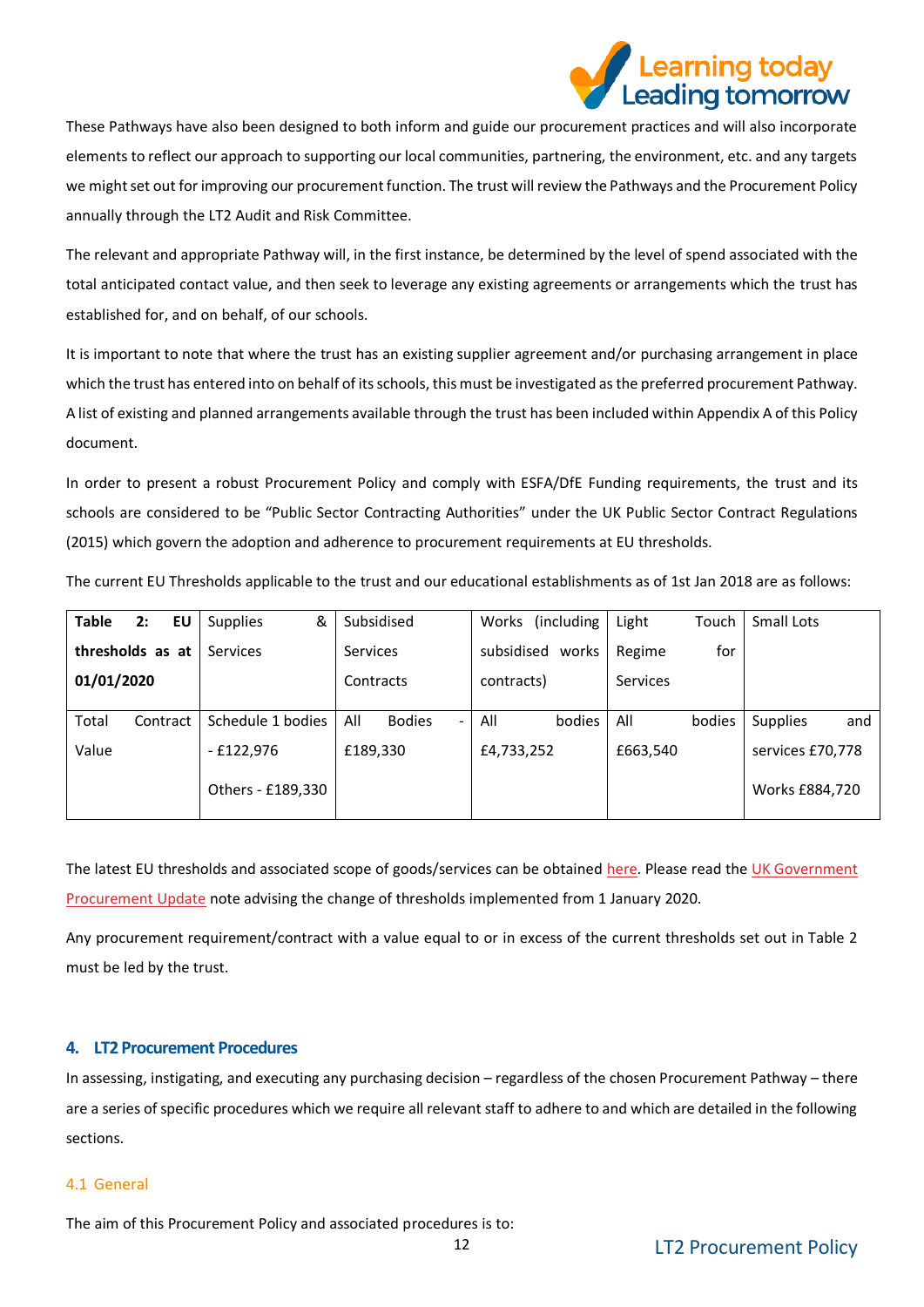

- Ensure value for money and propriety in the spending of public money
- Enable services to be delivered effectively and efficiently
- Ensure that LT2 is not exposed to unnecessary risk or likelihood of challenge arising from non-compliant tendering activity

#### <span id="page-12-0"></span>4.2 Representatives and Obligations

An appropriate and relevant school representative such as School Business Manager must be appointed to ensure that the procurement of each contract follows these procedures and complies with this Procurement Policy. Before commencing the formal tendering or obtaining quotations process, the relevant representative must report their intentions to the CFO (via email), setting out any preparation work and seeking written approval to continue the procurement process. This is important to enable the CFO to advise on any current arrangements in place and ensure that the needs of other schools can be taken into consideration.

Wherever possible the school procurement representative shall seek to collaborate with the trust and other LT2 Schools with a view to maximising procurement power to put in place joint contracts.

The highest possible ethical conduct must be observed by all persons involved in any procurement and tendering process. This also includes due regard to any provisions of ethical codes, policies and Declaration of Interests requirements which might apply.

The CFO is responsible for ensuring that all members of the team procuring the contract are up-to-date with their pecuniary declarations, or, where a member of the team is not directly employed, has completed a Confidentiality and/or Non-Disclosure Agreement.

Potential suppliers should be made aware that the canvassing of trustees or employees of the trust may result in the rejection of their bid for the contract, and that responses to any queries may be shared with other suppliers to ensure fair competition.

In dealing with any matter concerning a contract or proposed contract, all members of staff shall:

- Comply with all legal requirements, including the EU Regulations, the Academies Financial Handbook, these procedures and the wider conditions of this Procurement Policy
- Ensure that sufficient budget has been allocated to carry out the procurement and to pay for the contract when let
- Ensure that strict impartiality is maintained and shown to be maintained throughout the procurement
- Not intentionally under or overestimate values or divide potential contracts into separate parts in order to avoid applying the Procedures or the EU Regulations
- Ensure that no quotation or tender is accepted unless it is the Lowest Tender or the Most Economically Advantageous Tender, i.e. best on quality and price
- Ensure checks are carried out to confirm that the proposed supplier is bona fide and has the skills, knowledge and ability necessary to supply the goods, works or services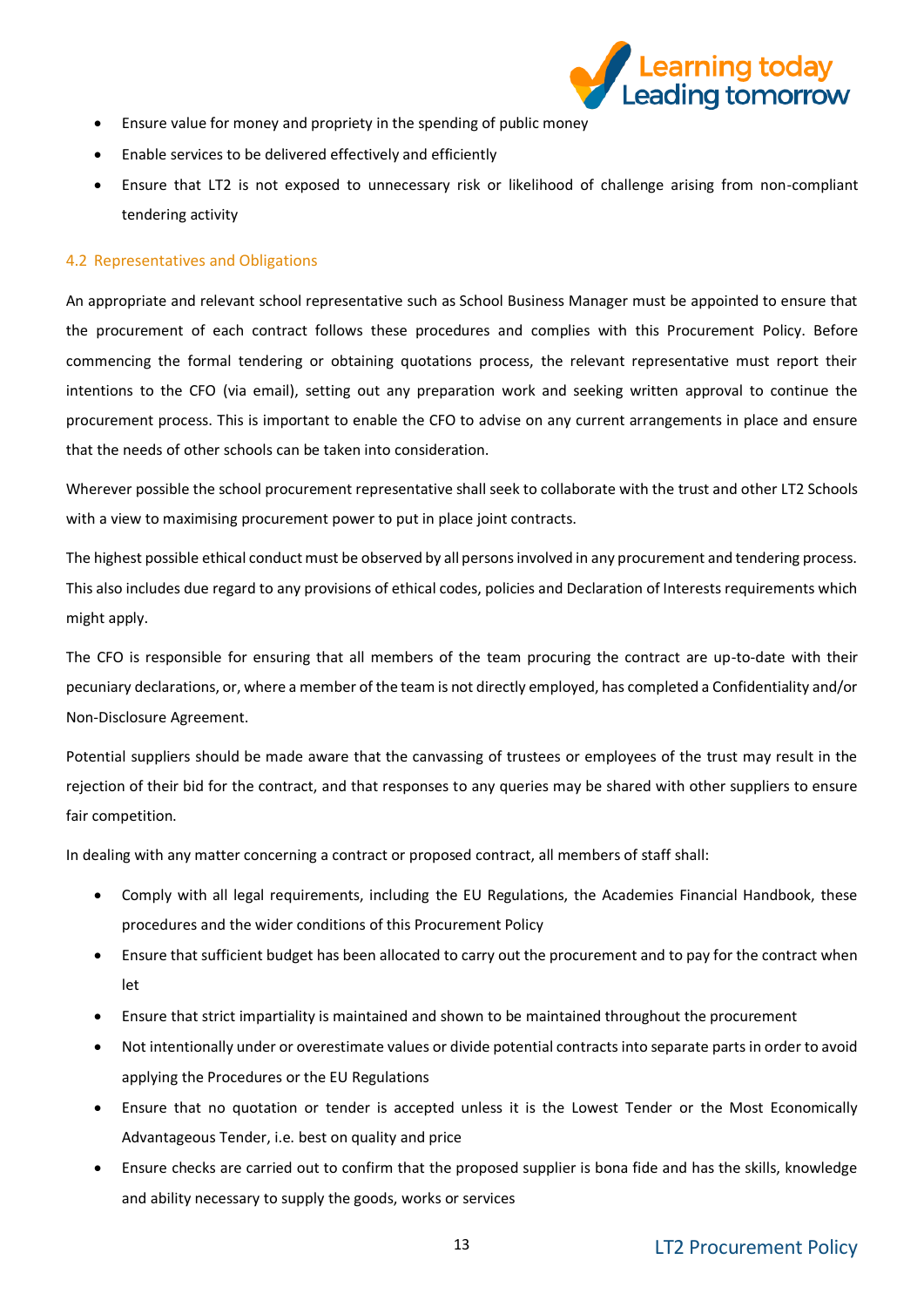

- Ensure that the individual school and wider trust's interests are always protected
- Comply with any advice or guidance given by trustees, external legal advice, or the professional advice of any other appropriate representative
- Ensure that all contracts are in writing and up to date copies retained for audit purposes
- Disclose any canvassing or other contact they receive from proposed suppliers outside of the normal course of business

#### <span id="page-13-0"></span>4.3 Thresholds

Any reference to a particular "Threshold" means those set out in Table 1 of this document up to the value of the overarching EU threshold. If the total contract value is over the EU thresholds provided in Table 2 then the CFO must be consulted before any procurement is commenced (unless the use of a public sector purchasing organisation's framework or DfE departmental framework arrangement has previously been agreed with the trust).

#### <span id="page-13-1"></span>4.4 Contract Value and Pathways

Before commencing a tendering or quotations process an agreed budget must be available and sufficient for the estimated contract value. The estimated value and associated budget for a contract must include the full intended duration of the contract including any proposed extensions and the whole life costs. Before any contract is awarded the CFO must confirm that the agreed budget is still available and remains sufficient.

Where the estimated total contract value over the potential full period of the contract term is;

- a. At or below threshold 1 (as set in Table 1) there is:
	- A requirement to utilise where available and where relevant to the value and scope of intended purchases any existing agreements or arrangements which the trust already has in place on behalf of its schools (see Appendix A)

-OR-

- In the absence of any existing or relevant agreements already in place from the trust, the purchaser must provide a rationale for the spending. An example rationale may be requested from the CFO.
- b. At or below Threshold 2 (as set out in Table 1) there is:
	- A requirement to utilise where available and where relevant to the value and scope of intended purchases any existing agreements or arrangements which the trust already has in place on behalf of its schools (see Appendix A)

-OR-

• In the absence of any existing or relevant agreements already in place from the trust, there is no requirement to obtain competitive quotes but there remains a requirement to ensure best value for money in the manner most expedient for efficient management, and to keep a record of what action is taken and why. A quotation may be from a supplier's catalogue or obtained from a supplier. A record must be kept of any comparative quotations for audit purposes. For these types of quotations, it would normally be expected that the lowest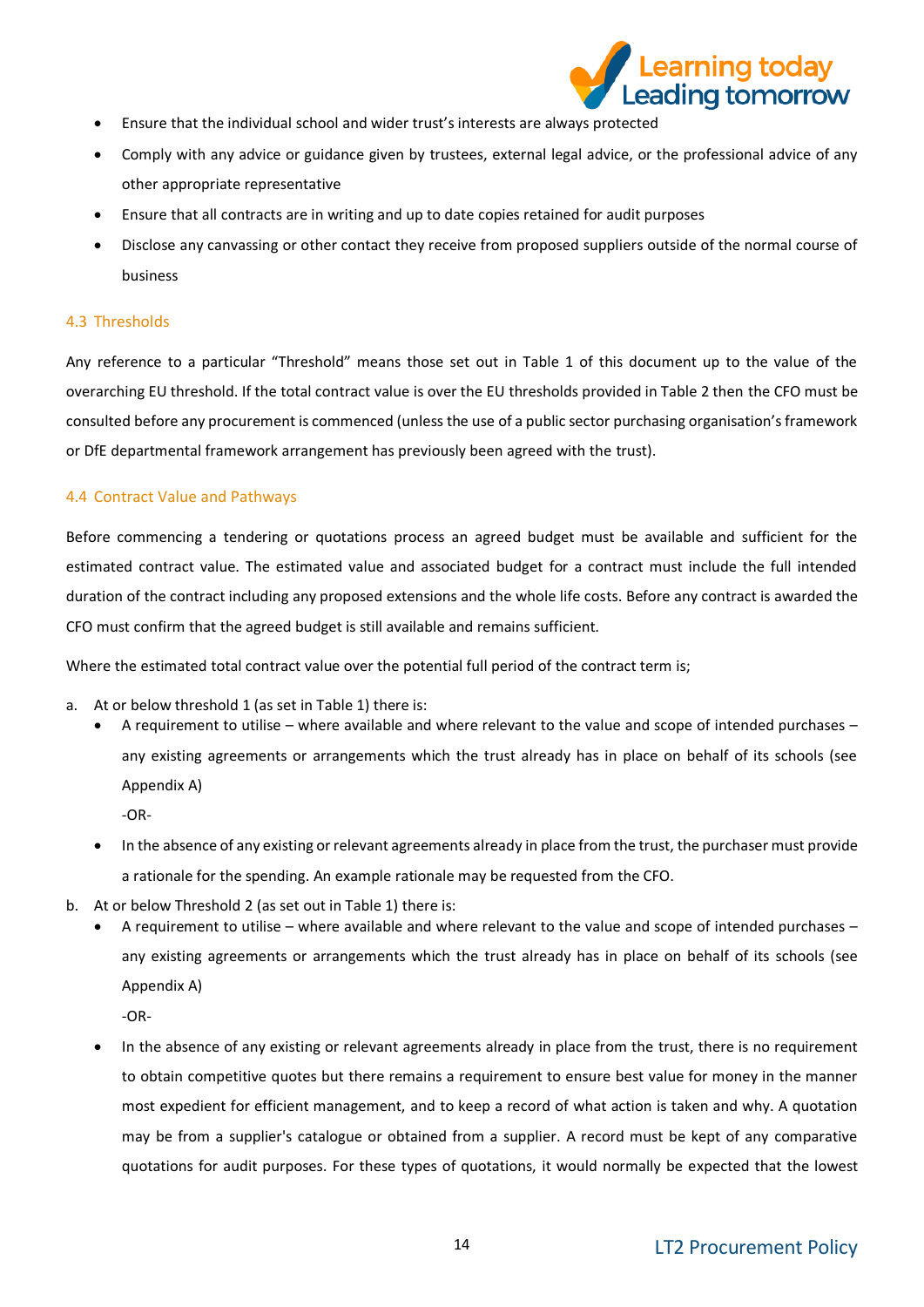

price would be accepted. If the lowest quotation is not to be accepted, the reasons for that decision must be documented by the relevant Director and retained for audit purposes.

Between £5,000 and £10,000, there is a requirement for the school/CFO to report the purchasing decision to the CEO.

- c. Within Threshold 3 (as set out in Table 1) there is:
	- a requirement to utilise where available and where relevant to the value and scope of intended purchases any existing agreements or arrangements which the trust already has in place on behalf of its schools and other educational establishments (see Appendix A) -OR-
	- In the absence of any existing or relevant agreements already in place from the trust, a requirement to utilise where available and where relevant to the value and scope of intended purchases – any existing framework or purchasing agreements available through the DfE (see Buying for Schools) -OR-
	- In the absence of any existing or relevant agreements already in place from the trust or DfE there is a requirement to obtain at least 3 written quotations and to ensure best value for money in the manner most expedient for efficient management, and to keep a record of what action is taken and why.

A quotation may be invited informally, though it must be obtained in writing and retained for audit purposes. A quotation may be from a supplier's catalogue or obtained individually from a supplier.

One of the options may be a comparison of providing the service in-house. This would need to be a fully costed proposal to compare against external service providers.

Alternatively, a formal tendering process may be followed at the discretion of the CFO especially if a broker is used. For these types of quotations, it would normally be expected that the lowest price would be accepted. If the lowest quotation is not to be accepted, the reasons for that decision must be documented by the relevant member of staff (e.g. CFO/School Business Manager/Finance Officer) and retained for audit purposes.

- d. Within Threshold 4 (as set out in Table 1) and the relevant EU threshold (see Table 2) there is:
	- A requirement to utilise where available and where relevant to the value and scope of intended purchases any existing agreements or arrangements which the trust already has in place on behalf of its schools and other educational establishments (see Appendix A);

-OR-

- In the absence of any existing or relevant agreements already in place from the trust, a requirement to utilise where available and where relevant to the value and scope of intended purchases – any existing framework or purchasing agreements available through the DfE (see Buying for Schools) -OR-
- In the absence of any existing or relevant agreements already in place from the trust or the DfE a requirement to follow a competitive tendering process (which may involve a broker), inviting at least three tenders, and sufficient to ensure competition, in accordance with good procurement practice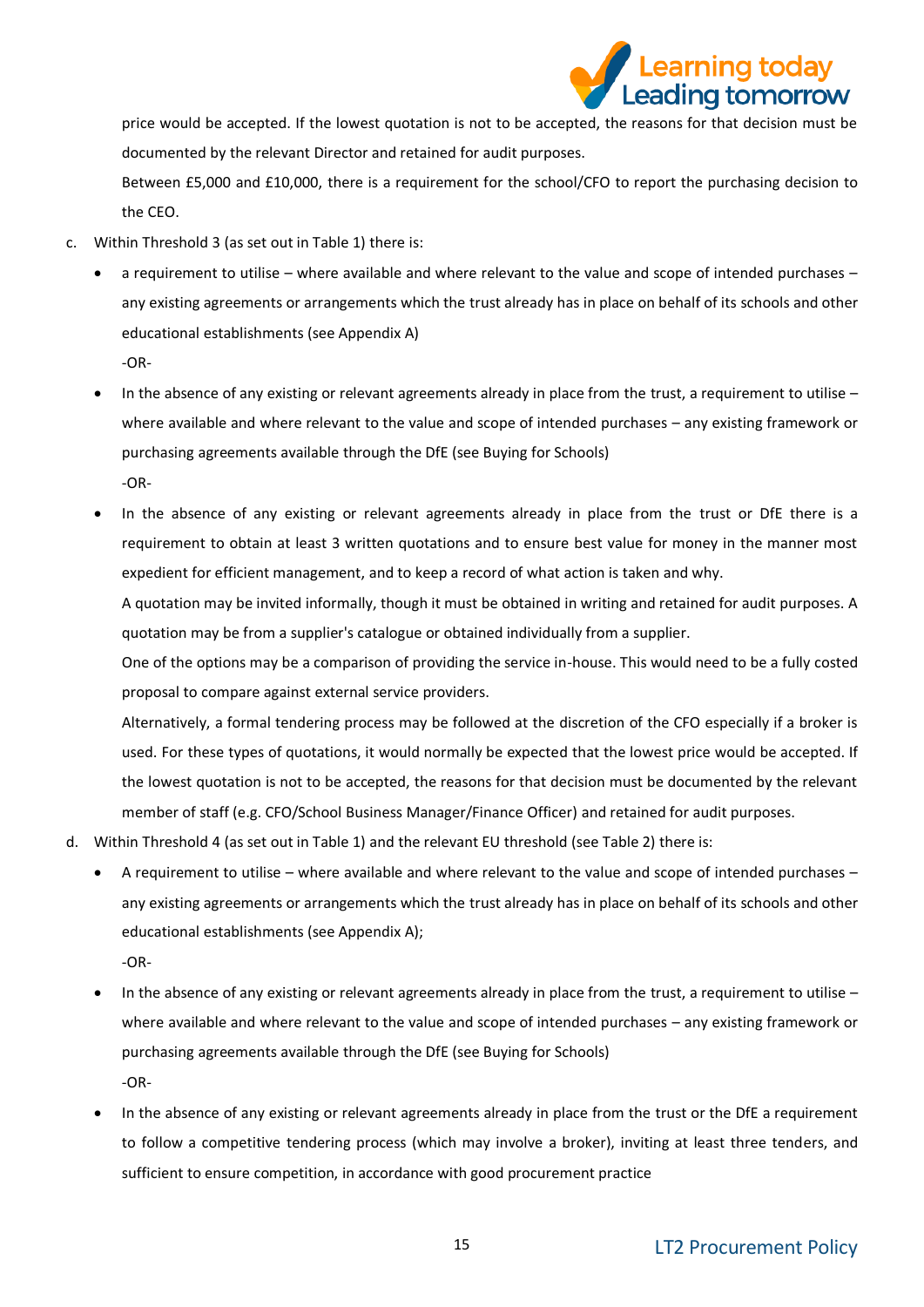

- o Where the value is between £40,000 and up to £100,000 then the contract opportunity must be advertised at least locally
- $\circ$  Where the value is at or over £100,000 the contract opportunity must be advertised nationally
- e. Within Threshold 5 (as set out in Table 1) and the relevant EU threshold (see Table 2) there is:
	- A requirement to follow the relevant OJEU tendering process managed by the trust

When establishing the total value of the proposed contract, you must consider the following:

- Any Value Added Tax must be excluded
- Include the cost of any option, e.g. to extend the contract term
- The full cost payable for the contract term if the term is 48 months or less
- If the contract is indefinite, or for longer than 48 months then the estimated value is the anticipated monthly cost multiplied by 48
- For goods, the whole life cost of the asset.

For a renewable or series of contracts (i.e. when placing repeat orders) you should work on the basis of either:

- The aggregate the value of the same type of goods or services purchased over the previous financial year and adjust for any forecast increase or decrease in quantity
- Estimate the value of the same type of goods or services to be purchased over one year
- Multiply by the intended duration of the contract
- For goods, also take account of the whole life costs.

Note that it is unlawful to deliberately split up contracts to avoid the application of the EU Regulations/thresholds and is contrary to LT2 Policies to do so in order to avoid the application of specific procurement Pathways.

## <span id="page-15-0"></span>4.5 Contract Specifics

Every contract to be formally tendered must have a written specification (or brief) and contain terms and conditions.

If there is no provision to do so within the contract terms and conditions the contract cannot be extended and must be re-let as a new contract. No contract may be extended such that its value then exceeds a threshold requiring a different Pathway to have been followed.

Firms to be awarded contracts must be vetted to ensure that they meet basic criteria of technical ability, financial stability, health and safety, diversity and where appropriate Disclosure and Barring Service (DBS) checks.

Clear tender evaluation criteria must be set out in requests for quotations and formal tender documentation and must be followed when the quotes or tenders are evaluated.

Formal Tender receipt, custody and opening procedures must be put in place. A tender or quotation award report must be submitted to the approving person or body for agreement before a tender or quotation can be accepted.

Contracts must be signed in accordance with the relevant Scheme of Delegation.

A contract management and monitoring plan must be put in place for any contract where the value is greater than Threshold 1 and should be considered for any on-going contract below that threshold.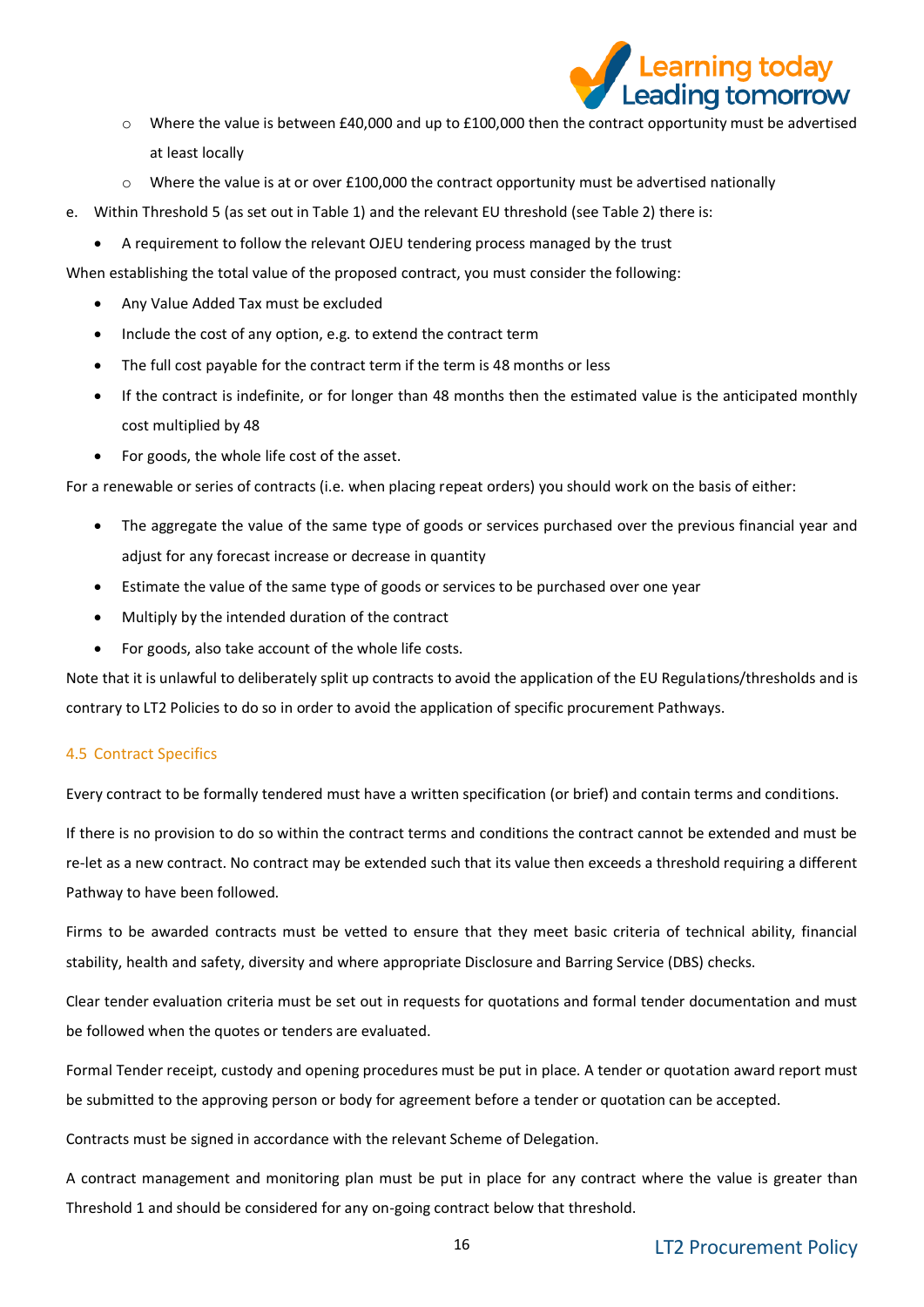

Variations to contracts (except contracts for building works) must be in writing, agreed by both sides and signed by the appropriate delegated officer(s) for the full (revised) value of the contract.

These procedures may not be waived in any circumstances unless it can be demonstrated to, and agreed by, the trustees and the DfE (where required) that such waiver would be in the best interests of (or avoid detriment to) LT2 and its educational establishments.